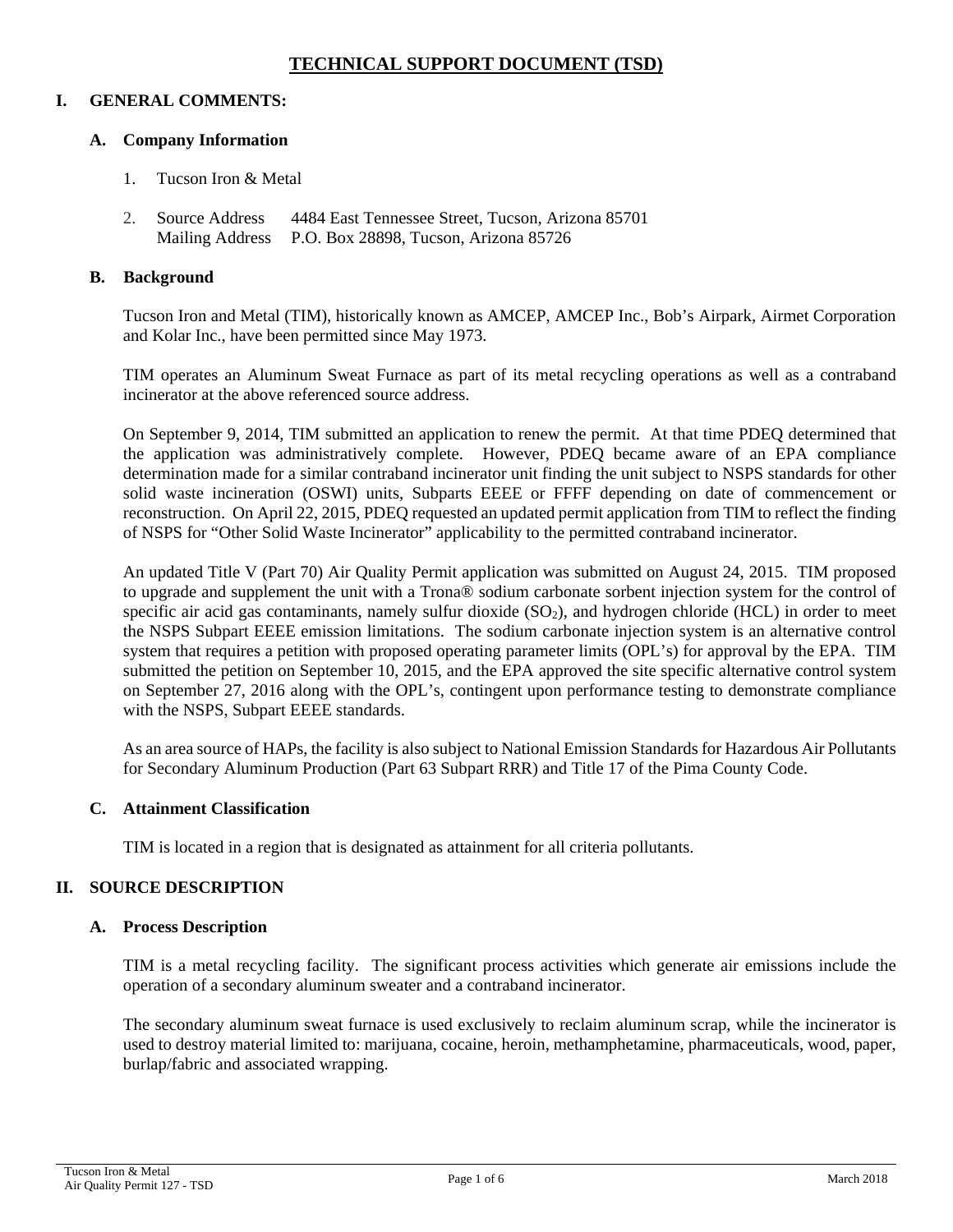For the purposes of the permit, "pharmaceutical" means any chemical product, vaccine or allergenic (including any product with the primary purpose to dispense or deliver a chemical product, vaccine or allergenic), not containing a radioactive component, that is intended for use in the diagnosis, cure, mitigation, treatment, or prevention of disease or injury in man or other animals; or any chemical product, vaccine or allergenic (including any product with the primary purpose to dispense or deliver a chemical product, vaccine or allergenic), not containing a radioactive component, that is intended to affect the structure or function of the body in man or other animals. This definition includes products such as transdermal patches, and oral delivery devices such as gums or lozenges. This definition does not include sharps or other infectious or biohazardous waste, dental amalgams, medical devices not used for delivery or dispensing purposes, equipment, contaminated personal protective equipment or contaminated cleaning materials.

### **[Definition of pharmaceuticals comes from EPA's Proposed Universal Waste Rule (Federal Register: December 2, 2008 (Volume 73, Number 232)), Proposed 40 CFR 273.9]**.

# **B. Air Pollution Control Equipment**

The contraband incinerator utilizes an integrated and approved set of (OPLs) including O&M procedures as a means to control the pollution levels below the standards established by NSPS, Subpart EEEE. The OPL's established by performance testing include the contraband feed rates, the monitored CO and  $O_2$  gas concentrations, the afterburner temperature, the sodium carbonate dry sorbent flue gas injection rate, and the pressure drop across the baghouses.

All the emissions from the secondary aluminum sweater are controlled by maintaining and operating the unit according to the manufacturer's recommendations and established National Emission Standards for Hazardous Air Pollutants (NESHAP) permit conditions which provide for the maintenance of a minimum residence time and afterburner temperature to control emissions.

### **C. Operating Capacity and Schedule**

The operating schedule for the contraband incinerator is limited to operation between the hours of sunrise to sunset in accordance with PCC 17.16.170 and SIP Rule 313, otherwise there are no limits on the facilities hours of operation.

# **III. REGULATORY HISTORY**

### **A. Testing & Inspections**

The facility has been permitted since May 8, 1973 and has undergone regular compliance inspections. Enforcement actions since the air quality permit was previously issued are identified below:

### • April 25, 2017 (NOV 1704-087)

A Notice of Violation was issued to TIM for failing to demonstrate compliance with the performance testing requirements in NSPS, Subpart EEEE within 180 days following the approval issued from the US EPA for the proposed alternate dry sorbent flue gas injection system which was conditional upon successful completion of the performance testing. TIM conducted performance testing on February  $7<sup>th</sup>$  and  $9<sup>th</sup>$  within the 180 days period but failed to demonstrate compliance with the  $SO<sub>2</sub>$  limit using the proposed sorbent and injection rate. TIM in consultation with the Control Officer modified the proposed sorbent feed system and injection rate, and conducted subsequent performance tests demonstrating compliance with the NSPS Subpart EEEE standards on June  $5<sup>th</sup>$  and  $6<sup>th</sup>$ . TIM is in the process of completing a compliance schedule to finalize the reconfiguration of the sorbent feed hopper with a larger capacity day tank, submitting documentation establishing the operating parameter limits (OPL's), and developing an operation and maintenance plan incorporating the monitoring and recordkeeping procedures for approval prior to issuance of the Title V (Part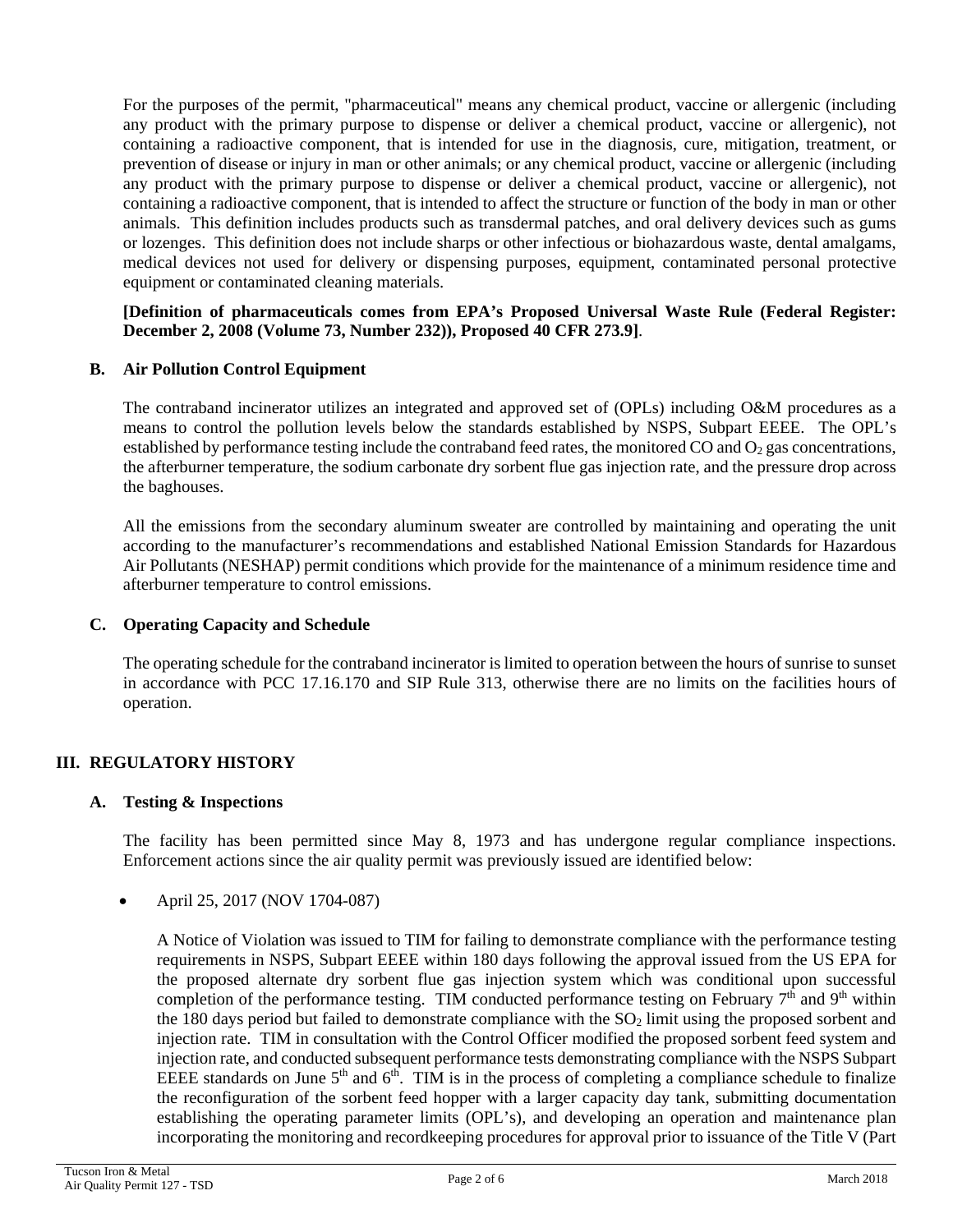70) permit.

• October 14, 2016 (NOV 1610-065)

A Notice of Violation was issued to TIM for failing to inspect the Al Sweater furnace afterburner after 2011 in accordance with requirements in NESHAP, Subpart RRR for Secondary Aluminum Production and for failure to file a semiannual report by the permit required due date. TIM responded to the violation and the case was closed and a letter of compliance was issued on November 29, 2016.

• May 25, 2012 (NOV 1201-105)

A Notice of Violation was issued to Tucson Iron and Metal (TIM) for introducing used fuel absorbents as combustion materials into the incinerator which were determined to be a material not allowed to be combusted in the unit. TIM upon learning of the violation took timely remedial action to achieve compliance and on September 4, 2012 the case was closed and a letter of compliance was issued. The permit was reopened and the language revised to clarify the allowable wastes that can be combusted in the incinerator.

#### **B. Excess Emissions**

With the exception of not demonstrating compliance with the NSPS, Subpart EEEE  $SO<sub>2</sub>$  concentration limit during performance testing on February 7<sup>th</sup> and 9<sup>th</sup>, there has been no Notice of Violations or excess emissions.

# **IV. EMISSIONS ESTIMATES**

| <b>Controlled Facility-Wide Potential Emissions of Pollutants</b> 1          |            |           |           |      |            |       |                 |            |                         |                      |
|------------------------------------------------------------------------------|------------|-----------|-----------|------|------------|-------|-----------------|------------|-------------------------|----------------------|
| <b>HAPs</b><br><b>Conventional or Criteria Air Pollutants (TPY)</b>          |            |           |           |      |            |       |                 |            |                         |                      |
| <b>Emission Source</b>                                                       | $PM_{2.5}$ | $PM_{10}$ | <b>PM</b> | NOx  | <b>VOC</b> | CO    | SO <sub>2</sub> | Lead       | <b>Total</b>            | <b>Single</b>        |
| Al Sweater <sup>2</sup>                                                      | 0.16       | 0.16      | 0.16      | 2.14 | 0.12       | 1.80  | 0.01            | 0.01       | 0.04                    | < 0.04               |
| Contraband Incinerator<br>(Normal Operations $-3660$ hrs.) <sup>3</sup>      | 1.38       | 1.38      | 1.38      | 7.04 | 1.24       | 2.32  | 0.41            | 0.01       | 1.16<br>$HCI. + Metals$ | < 1.13<br><b>HCL</b> |
| Contraband Incinerator<br>(Cold Start and Shutdown $-730$ hrs.) <sup>4</sup> | 0.03       | 0.03      | 0.03      | 0.47 | 0.06       | 11.57 | 0.03            | Negligible | 0.22                    | < 0.22               |
| <b>Facility-Wide PTE</b>                                                     | 1.57       | 1.57      | 1.57      | 9.65 | 1.42       | 15.69 | 0.48            | 0.02       | 1.42                    | 1.39                 |

The following table summarizes TIM's annual potential to emit air pollutants:

 $<sup>1</sup>$  Based on hourly Emission Factors presented in Title V application dated 8/25/2015, normalized to a maximum of 12 hours/day (SIP Limitation)</sup> for contraband incinerator operation.

 $2$  Based on  $-$  8760 hours/year maximum operation using AP-42 factors for Small Nat Gas Boilers Table 1.4-1 through 4 and 5 MM Btu capacity

 $3$  Based on – 3660 hours/year (12 hours/day minus cold start and shutdown periods), /w NSPS limits as applicable and 6776 dscf/min@7% O<sub>2</sub>

<sup>4</sup> Based on max burn hours (4380) /6 or 2 hour per day  $-730$  hours/year, /w AP-42 factors for wood waste plus natural gas fuel.

**Based on the above PTE estimates, TIM is a true minor source for all pollutants**.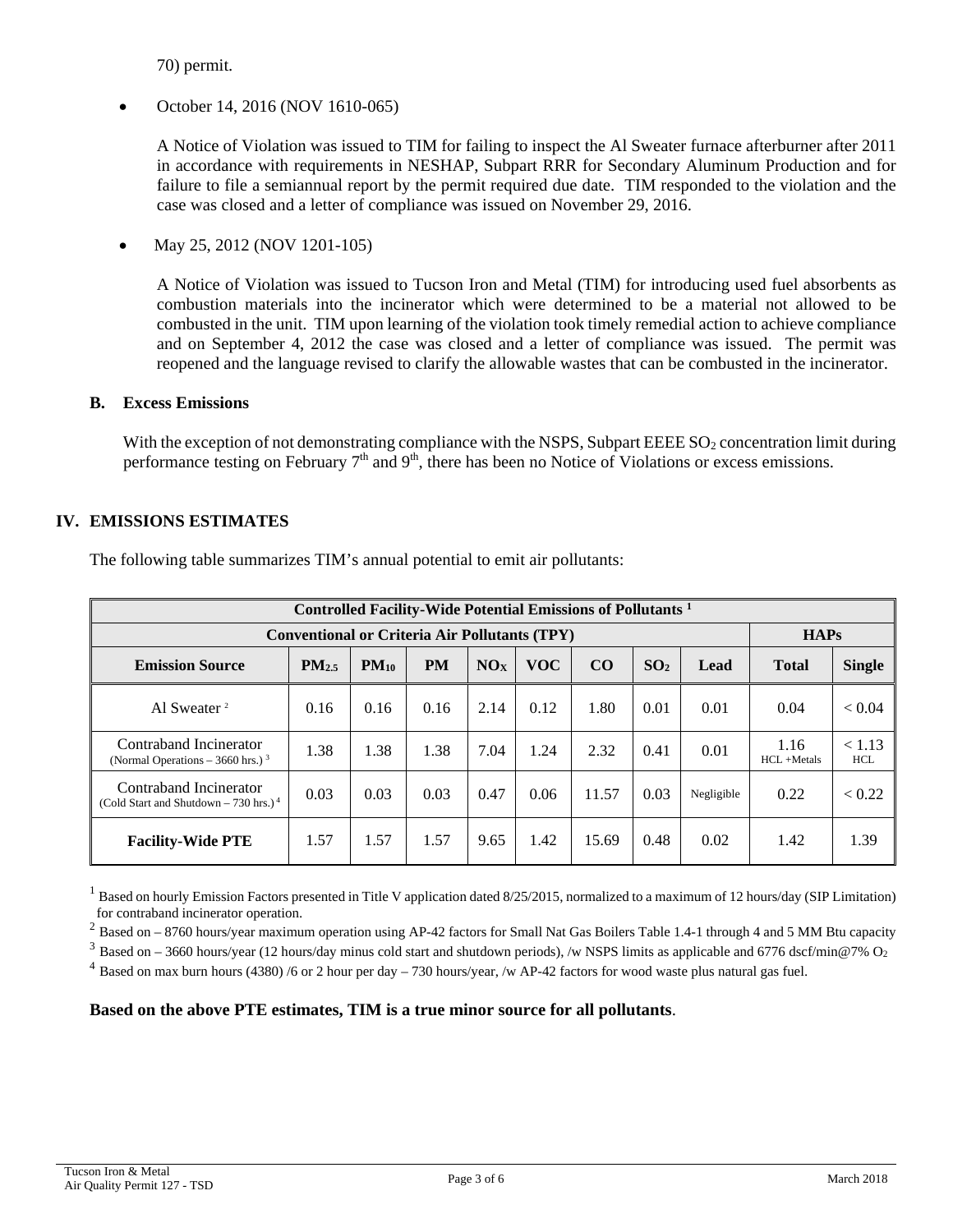### **V. APPLICABLE REQUIREMENTS**

#### **40 CFR, Part 60 Standards of Performance for New Stationary Sources**

| Subpart A           | <b>General Provisions</b>                                                                    |
|---------------------|----------------------------------------------------------------------------------------------|
| <b>Subpart EEEE</b> | NSPS for Other Solid Waste Incineration (OSWI) Units for which construction is commenced     |
|                     | after December 9, 2004, or for Which Modification or Reconstruction is Commenced on or After |
|                     | June 16, 2006                                                                                |
| Appendix A          | Test Methods                                                                                 |

#### **40 CFR Part 63 National Emission Standards for Hazardous Air Pollutants for Source Categories**

| Subpart A          | <b>General Provisions</b>                       |
|--------------------|-------------------------------------------------|
| <b>Subpart RRR</b> | <b>NESHAP</b> for Secondary Aluminum Production |

#### **Pima County Code Title 17, Chapter 17.11 – General Provisions**

#### **Article I – Scope and Authority**

| 17.11.010 | <b>Statutory authority</b>                                           |
|-----------|----------------------------------------------------------------------|
| 17.11.020 | Planning, constructing, or operating without a permit (SIP Rule 301) |

#### **Article II – General Provisions for Stationary Source Permits**

- 17.11.060 Permit display or posting
- 17.11.120 Material permit condition
- 17.11.160 Test methods and procedures<br>17.11.210 Performance tests
- Performance tests

### **Pima County Code Title 17, Chapter 17.12 – Individual Permits and Permit Revisions for Class I Permits**

### **Article I – Application Processing and Procedures**

- 17.12.010 Permit application processing procedures for Class I permits
- 17.12.040 Permit contents for Class I permits

# **Article II – Permit Revisions, Renewal and Transfers for Class I Permits**

- 17.12.090 Facility Changes allowed without permit revisions Class I
- 17.12.100 Administrative permit amendments
- 17.12.110 Minor permit revisions
- 17.12.120 Significant permit revision
- 17.12.130 Permit reopenings Revocation and reissuance Termination

# **Article III – Emissions for Class I Sources**

- 17.12.160 Annual emissions inventory questionnaire for Class I permits
- 17.12.170 Reporting requirements (SIP Rule 622)

### **Article V – Fees for Class I Permits**

17.12.220 Fees related to Class I permits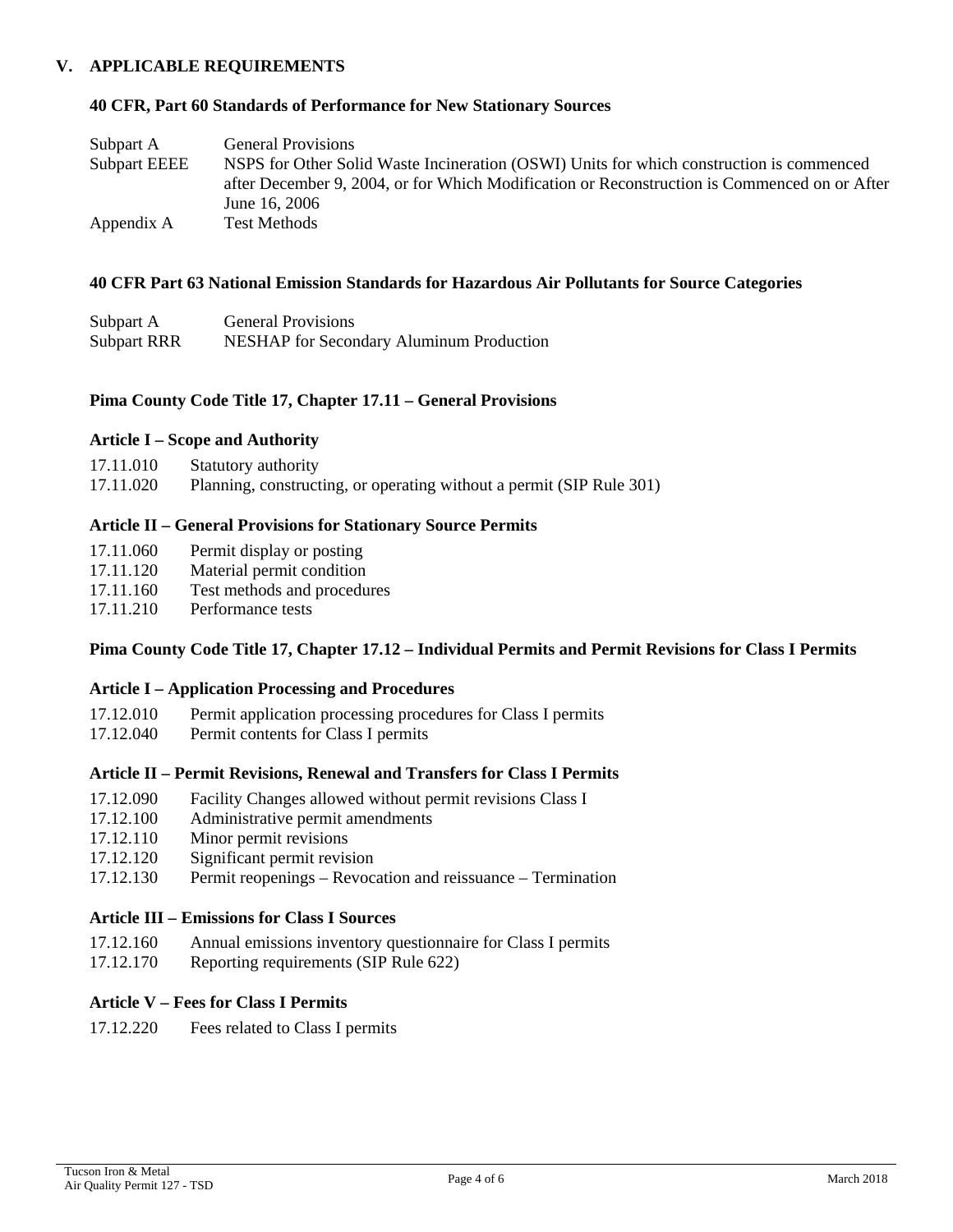# **Pima County Code Title 17, Chapter 17.16 – Emission Limiting Standards**

 **(Includes State Implementation Plan, SIP Rules)**

### **Article I – General Provisions**

| 17.16.010 | Local rules and standards; Applicability of more than one standard |
|-----------|--------------------------------------------------------------------|
| 17.16.020 | Noncompliance with applicable standards (SIP Rule 302)             |
| 17.16.030 | Odor limiting standards (SIP Rule 344)                             |

### **Article II – Visible Emission Standards**

| 17.16.040 | Standards and applicability (includes NESHAP) (SIP Rule 321) |
|-----------|--------------------------------------------------------------|
| 17.16.050 | Visibility limiting standard (SIP Rule 343)                  |

# **Article III – Emissions from Existing and New Nonpoint Sources**

- 17.16.060 Fugitive dust producing activities (SIP Rule 224)
- 17.16.070 Fugitive dust emissions standards for motor vehicle operation
- 17.16.080 Vacant lots and open spaces (SIP Rule 318)<br>17.16.090 Roads and streets (SIP Rule 315)
- Roads and streets (SIP Rule 315)
- 17.16.100 Particulate materials (SIP Rule 316)
- 17.16.110 Storage piles (SIP Rule 316.D)

### **Article IV – New and Existing Stationary Source Performance Standards**

- 17.16.130 Applicability
- 17.16.170 Incinerators (SIP Rule 313)
- 17.16.430 Standards of performance for unclassified sources
- 17.16.510 Standards of performance for incinerators (SIP Rule 313)

### **Pima County Code Title 17, Chapter 17.20 – Emissions Source Testing and Monitoring**

17.20.040 Concealment of emissions (SIP Rule 722)

### **Pima County Code Title 17, Chapter 17.24:**

| 17.24.020 |  |  | Recordkeeping for compliance determination (SIP Rule 611) |
|-----------|--|--|-----------------------------------------------------------|
|           |  |  |                                                           |

17.24.050 Reporting as a permit requirement (SIP Rule 622)

# **VII. IMPACTS TO AMBIENT AIR QUALITY**

The source is an existing minor source of criteria pollutants and has not triggered the requirement to perform modeling to determine impacts to ambient air quality.

# **VIII. CONTROL TECHNOLOGY DETERMINATION**

No control technologies needed to be determined. This facility is in an area of attainment and is not a new major source.